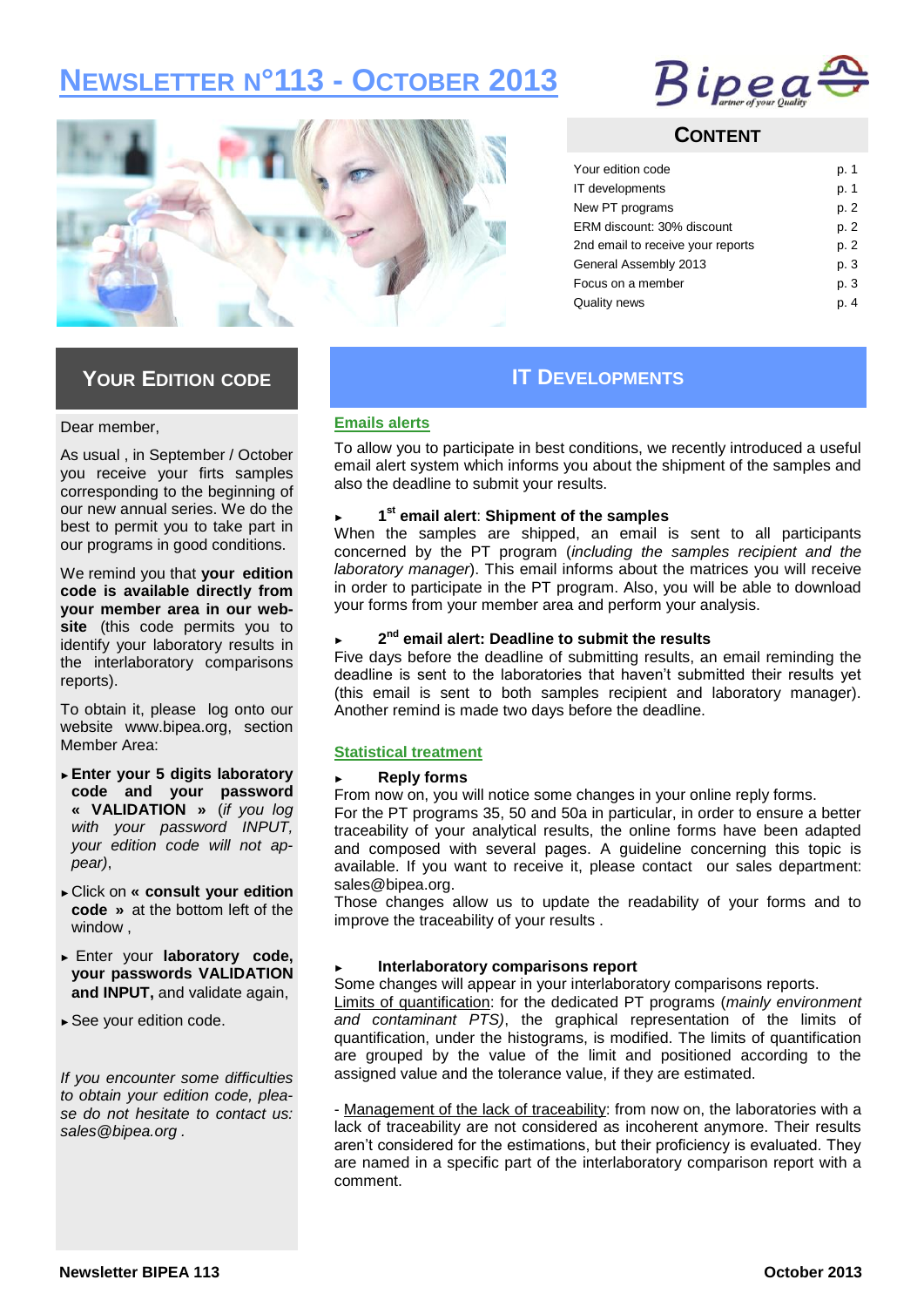

### **NEW PT PROGRAMS FOR 2013-2014 ANNUAL SERIES**

### **Flavourings and Fragrances**

Following the survey conducted in July 2013, we reorganized our PT programs in Flavourings & Fragrances in order to better meet the demand of all laboratories. This offer has been restructured into 4 programs, as follows:

- ► *62 - Flavourings & Fragrances « Quality control »: Composed with six rounds, this program will propose flavourings, fragrances and raw materials. This PTS propose physico-chemical parameters. The first round is scheduled in December 2013.*
- ► *62d - Flavourings & Fragrances « GC Analyses »: An essential oil will be proposed to the participant laboratories. This PTS is planned in January 2014.*
- ► *62e - Flavourings & Fragrances « LC Analyses »: The « vanilla flavour» will be proposed in March 2014 for this PTS and will permit laboratories to analyze LC criteria (vanillin determination and its derived compounds).*
- ► *62f - Flavourings & Fragrances « Chirality »: One round is scheduled in May 2014. An essential oil will be proposed in order to analyse Chirality parameters.*

### **Petfood**

Following the success of the trials **« 67 - Pet food »**, launched in past April and June, we decided to set up a regular and complete PT program for this new annual series. Thus, five rounds will be proposed this year. Participant laboratories will receive for each round three to four matrices, in order to analyze the following parameters: **vitamins, fibers, metals, mycotoxins, fatty acids, amino acids, amines biogenes, antioxydants, stabilisants and other physico-chemical parameters**.

Next round is planned in November 2013.

### **Haloanisoles and Halophenols**

A new PTS was launched in August 2013 and concerns oak wood *« 70 - Haloanisoles and Halophenols located in oak wood »*. This PTS, composed with four rounds, will permit to quantify Halophenols and Haloanisoles in spiked ground oak wood **for composition analyses** and in spiked oak chippings **for migration analyses**.

Next round is scheduled in December 2013.

### **Allergens in wine**

Following the meeting of the Expert group, BIPEA launches a new proficiency test, *« 71 - Allergens in wine »*.

On a spiked wine, laboratories have to perform analyses according to **"ELISA KIT" method** and the criteria offered for analysis are the following: Egg albumin, casein and lysozyme. This PTS is scheduled in January 2014. The technical details will be sent to you in a few days.

*If you are interested in joining our PT programs, please note that you can also do it during the annual series. To receive our sales proposal, please feel free to contact us by email: shellali@bipea.org .*

### **ERM DISCOUNT: GET 30% OFF**

A special offer was sent to you on October 15, 2013. It concerns discounts on External Reference Material of different PT programs.

You received the offer informing about the stock availablility.

Benefit from 30% discount on all samples mentionned in the offer.

This discount is available until November 15, 2013.

For any further information or to receive this offer, do not hesitate to contact us: shellali@bipea.org.

### **2ND EMAIL TO RECEIVE YOUR REPORTS**

From now on, you can add a second email address in order to receive your interlaboratory comparisons reports.

This person will receive only the reports.

If you are interested in adding a new email address, please send your request to our sales dpt sales@bipea.org, with the information below:

- Your laboratory code,
- The name and email address of the person you want to add.

**Important note: the request must come from the laboratory manager.**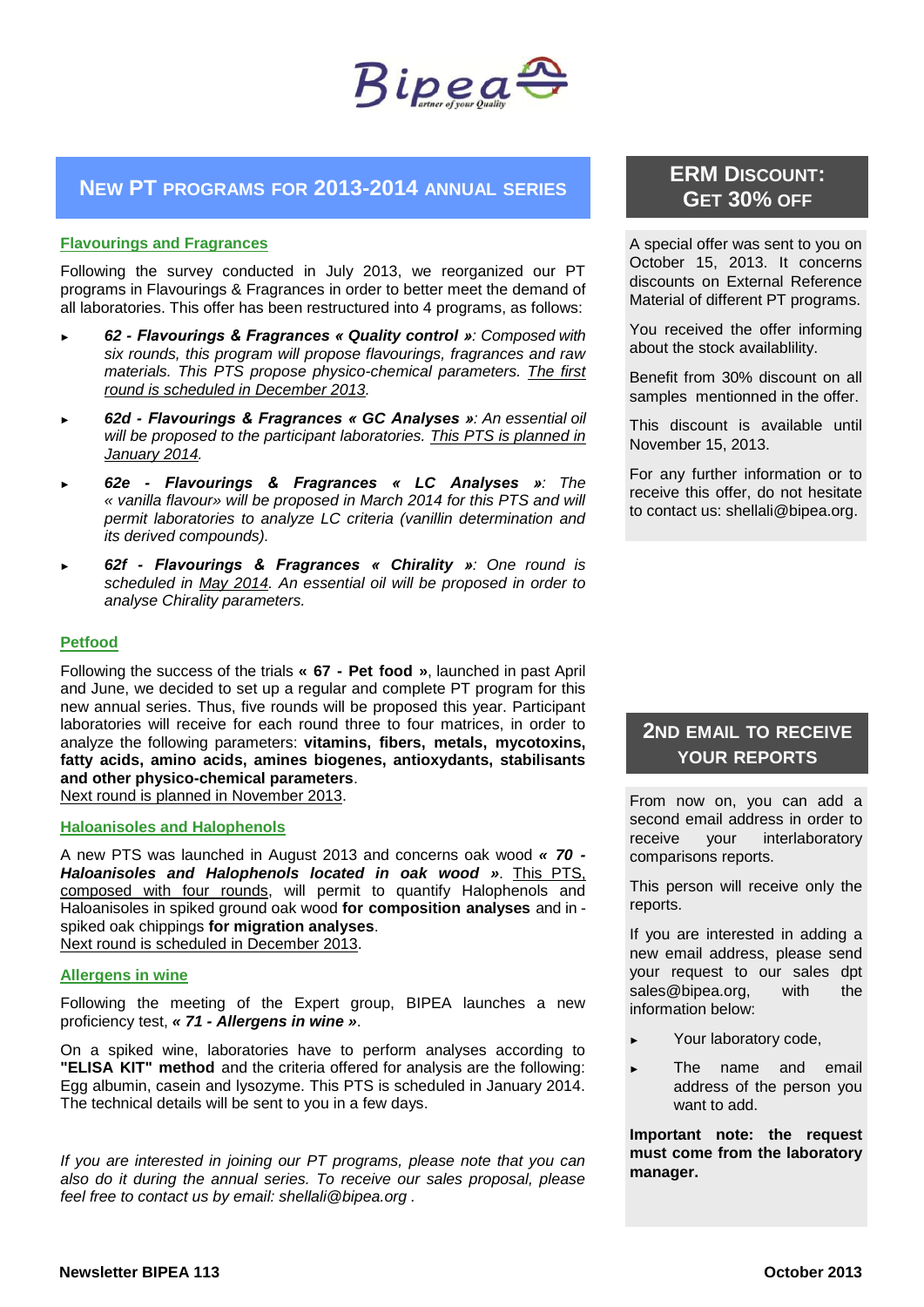

### **GENERAL ASSEMBLY 2013**

BIPEA General Assembly will be held on December 12, 2013 in Paris Agri Naples (75008).

The reports covering the accounting and financial acitivities and also the reports of auditors will be presented to the attending members. Thus, the renewal of the Board of Directors will also take place that day.

Two different topics will be discussed:

- BIPEA project to move to a new location in order to meet the increase of the activity and facilitate the development of new proficiency testing,
- The place of Members and Technical groups in the set up of the interlaboratory comparisons tests.

If you want to take part in our General Assembly, please contact Mrs PENELET contact@bipea.org .

### **FOCUS ON A MEMBER**

*As usual, we offer a focus on a laboratory member of our association.* 

*This publication is made with the prior agreement of the person interviewed. Today, the focus is on Mrs* 



*Grundmann from the laboratory « GBA GESELL-SCHAFT FUR BIOANALYTIK MBH » in Germany.*

### *What can you tell us about your laboratory?*

*GBA was founded in 1989 as a private analytical laboratory, therefore we have 24 years of experience in the fields of food, pharmaceutical products, environmental analysis and consumer goods.* 

*The GBA Laboratory Group is an independent analytical service provider for chemical and microbiological analysis, with nine locations throughout Germany, accredited according to ISO 17025. We focus on individual consulting, transparent processing and quick turnaround time.* 

### *What are the activities of your laboratory?*

*We offer a comprehensive range of services, including individual consulting, sampling, analysis, reporting and assessments according to legal requirements.*

*In the field of food analysis, our core competencies are pesticides, mycotoxins, nutritional values and microbiological analysis. Furthermore, in recent years, we have built up a wide range of product-specific tests in order to meet the growing demands of our clients and react to new regulations. We ensure the high quality of our service by utilizing cutting-edge technology and employing skilled specialists.* 

### *Nowadays, how is Bipea a part of your quality program? What do those PTS contribute to?*

*The GBA Laboratory Group became a member of Bipea in 2012. We are constantly searching for new providers in order to broaden our range of proficiency tests. Our main goal is to find proficiency tests for every relevant parameter and Bipea is able to offer us a wide selection of proficiency tests which help us verify the accuracy of many of our most important analytical methods.* 

*The GBA Laboratory Group uses the diverse program of Bipea as a part of our quality system. The regular implementation of proficiency tests allows us to continually check the accuracy of our analyses.*

#### *How different are Bipea PTS from its competitors?*

*The concept of Bipea, with various matrices within a single campaign and sent at regular time intervals, is unique. The evaluation is conducted promptly and dependably. We appreciate their constant accessibility and fast responses to our inquiries.*

#### *To conclude would you like to add something?*

*We are looking forward to continuing our cooperation with Bipea.*



*If you want to be interviewed and appear in our next newsletter, please send an email to: shellali@bipea.org*